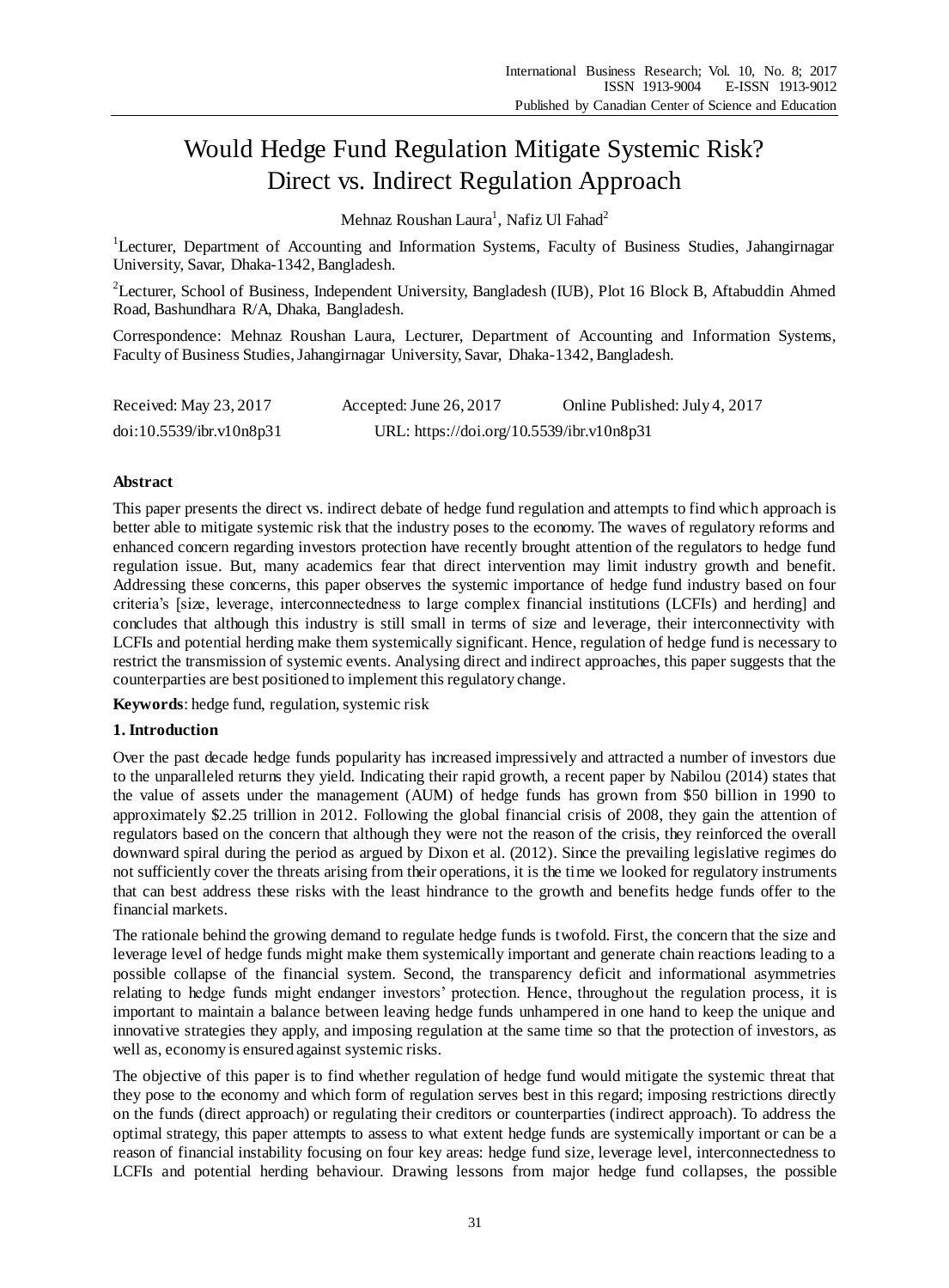consequences of adopting direct regulation and indirect regulation have been reviewed separately.

The remainder of this paper is organized as follows. First, a general overview of hedge funds is presented discussing their distinctive characteristics in comparison to other pooled investment funds to support the logic behind their differential treatment. The second section analyzes the major factors that have the potential to make hedge funds systemically relevant. The third section introduces direct regulation and indirect regulation approaches to the regulation of hedge fund and presents the arguments in favour of and against each of the approaches. Finally, section four highlights the findings of the discussion.

## **2. Background**

There was no statutory or legal definition of hedge funds particularly prior to the post-crisis regulatory reforms. Nabilou (2014) describes hedge fund as a privately pooled investment vehicle managed by professionals with a particular mechanism for the fee and not offered to the public at large. Through investing in a variety of assets e.g., securities, futures, options, bonds and currencies, and applying innovative trading strategies such funds attempt to produce unparalleled returns based on the skill of the managers regardless of the market movements. Typically, investors of hedge funds are 'accredited investors or 'qualified purchasers' which may include banks, insurance companies, endowments, pension funds, funds of hedge funds and high net worth individuals who are capable of assessing risk associated with the funds and are presumed to make investments only after extensive due diligence. Investment strategies generally encompass the use of leverage, swaps, short selling, hedging through long and short positions, arbitrage, structured products, options and derivatives in addition to traditional techniques. In terms of investment activities, such funds are minimally regulated.

In response to the global financial crisis, a number of legislative proposals have been made since 2009 to enhance regulatory supervision over systemically important financial instruments and institutions which include the hedge funds. The United States (U.S.) is the largest jurisdiction with the most diverse market covering more than 60% of the global hedge fund industry (Preqin, 2016). Given the span of the U.S. hedge fund industry, it is assumed that any regulatory amendment in that jurisdiction would have a substantial impact on the global hedge fund industry. Hence, the regulatory discussion of this paper is only limited to the U.S. territory.

Hedge funds in the U.S. meet the definition of an 'investment advisor under the 'The Investment Advisers Act of 1940' (IAA). Traditionally, they had been operated under the 'Private Advisor Exemption' of section 203*(b)* of the IAA based on which they enjoyed their unregulated status. The rule under this section, also known as 'safe harbor rules', allowed hedge funds to get an exemption from the registration requirement with the Securities and Exchange Commission (SEC). However, intending to enhance financial system transparency and accountability, on July 2010, the U.S. Congress passed the 'Dodd-Frank Wall Street Reform and Consumer Protection Act' (known as 'Dodd-Frank Act (2010)').

Haight (2014) highlights few major points while discussing the regulatory changes that Dodd-Frank Act (2010) brings about for the U.S. hedge fund industry. First, the hedge funds domiciled in the U.S. are not yet regulated directly, rather regulated through the registration of investment advisor subject to the fulfilment of certain conditions. Title IV of the act on the 'Regulation of Advisers to Hedge Funds and Others' amends the IAA by imposing registration and reporting requirement with the SEC for hedge fund advisers who have 'fewer than fifteen clients'. This modification effectively requires the majority of the advisers to register and therefore, helps bring the industry within the governing landscape of law and reduces the vagueness of its scope. Second, this registration requirement subjects hedge funds to an AUM threshold. According to the act, the private fund advisers who meet the above-mentioned client threshold and have AUM between \$25million and \$100million requires to be registered with the state, if the AUM is above \$100million then the registration has to be with the SEC. Furthermore, advisers with AUM exceeding \$150million must register with the SEC irrespective of the number of clients they have. Due to such reform, the majority of the U.S. hedge funds at present are registered with the SEC. Other significant securities law statutes in the U.S. relating to hedge funds include 'The Securities Act of 1933', the Securities Exchange Act of 1934, 'The Securities Exchange Act of 1934'and 'The Investment Company Act of 1940'.

To develop a better understanding of hedge funds, it is crucial to explore their individual characteristics along with the side that how they are similar to or different from other pooled investment funds and why they should be treated differently when it comes to imposing regulative restrictions. From a functional perspective, hedge funds, mutual funds, and private equity funds are similar on the ground that all of them are collective investment schemes created to trade securities on investors' behalf. However, the major distinguishing feature of hedge funds is the limited regulatory requirements on their investment activities. Kim (2014) argues that in comparison to other financial entities hedge funds escape a number of regulatory restrictions such as periodic reporting,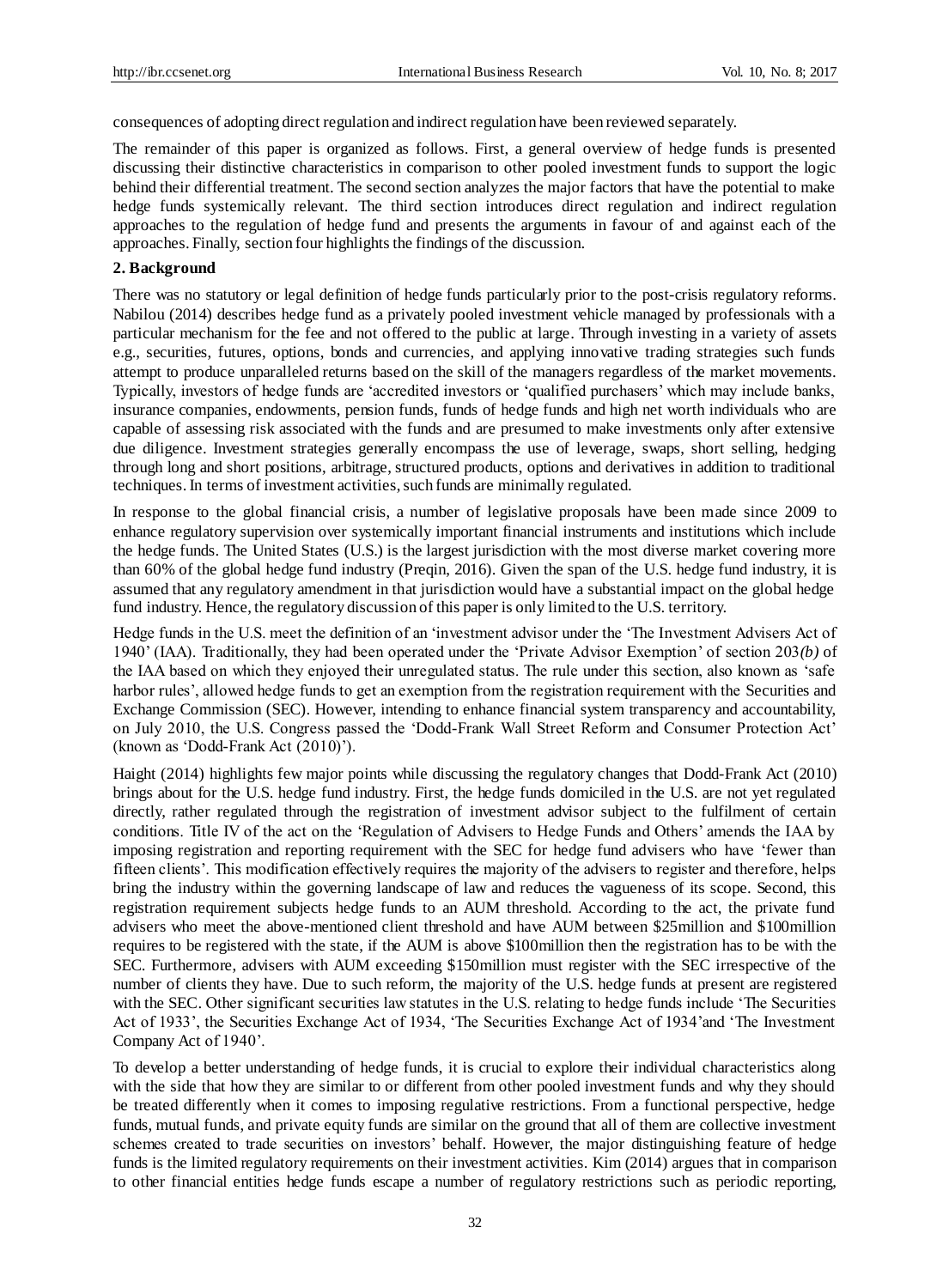valuation, liquidity policy, conflict of interest or leverage requirements. This differential treatment is justified on the logic that their investors are merely limited to accredited investors or high- net-worth individuals who are qualified enough to protect themselves. Private equity funds are similar to hedge funds from this aspect as they are also lightly regulated and offer their securities on a limited basis only to the sophisticated investors. However, mutual funds are bound to fulfil the regulatory requirements and are available for trading to the public at large.

From the legal perspective, hedge funds are limited liability partnership or limited liability company. This status shields the investors from losing beyond what they invested, allows them to avoid complex corporate regulation (e.g., corporate governance) and lets them enjoy special tax treatment, i.e., skip the double taxation onshore or offshore. While analyzing the organizational structure of hedge funds, Lhabitant (2006) observes that their legal structure mainly depends on the country in which they are registered. Denoting funds that serve the residents of the fund's country, i.e., the U.S. 'onshore' and otherwise 'offshore', he points out that in order to maximize benefits, onshore hedge funds are organized completely differently from offshore funds. Further, Christofi et al. (2013) shed light on the fact that offshore funds are not taxable under the investor's home jurisdiction, have no obligation to report and therefore allow investors to minimize tax liabilities. This is why a number of the hedge funds are based offshore in countries where the regulative restriction is relatively light such as the Cayman Island where there are no direct taxes. King and Maier (2009) report that in 2006, about 55% of hedge funds operated offshore to take advantages of these benefits.

Applying a performance based fee structure is another key characteristic of hedge funds. In order to align the economic interests of investors and managers, a 15% to 20% performance fee is paid on the capital gain in addition to the management fee of 1% to 2% of the net asset value of the fund portfolio. Although a large number of funds follow this '2 to 20 rule', it may differ among funds or between countries.

Another visible characteristic of hedge funds as identified by Minamihashi and Wakamori (2013) is that they often restrict investors redemption rights by imposing lockup, redemption frequency and redemption notice period rules. During lock up period investors are not allowed to withdraw their capital and after the passage of that period, capital can be drawn at redemption frequency with an advanced notice known as the notice period. Therefore, such investments are considered relatively less liquid than that of the mutual funds which guarantee redemption right to their investors. Concerning liquidity, hedge funds investments are better than that of in private equity as the latter have lock-up period of 2 years or longer.

## **3. Are Hedge Funds Systemically Important?**

The study of financial market instability revolves around the concept of systemic risk as often it is thought that it may lead to financial crisis. Simply, systemic risk is the chain reactions of failures initiated by the systemic events. Due to the globalization of financial services, the financial organizations as well as the national economies all over the world are intertwined. Given this interconnectivity, any market failures or shock might severely impair the global economic system regardless of where the event originated. These potential events are collectively known as systemic risk. Theoretically, hedge funds can be categorized as SIFI if their actions or failures augment financial shocks and afterward lead to negative economic consequences being the source of systemic risk. Abraham (2011) attempts to illustrate what might happen in case a significantly large hedge fund collapses. Primarily, the collapse of the fund would force the fund advisor to sell its' portfolio assets as soon as possible, even at fire-sale prices. This will trigger a sharp decrease in the prices making more asset holders to sell and therefore, leading to a subsequent price falls. Eventually, the price decline gets so huge that the liquidity dries up leaving no buyers in the market. Further, the interconnectivity of the failed hedge fund with LCFIs causes revenue declines and losses to their counterparties and reduces their capacity to lend. Since these counterparties are the supplier of liquidity to the hedge fund sector and are interconnected with other financial institutions, their failures would initiate negative ripple effect on other financial institutions in the world. Moreover, if the failed hedge funds were highly leveraged, the extent of the losses would be magnified several times, enhancing the pressure to sell off assets and thus fueling even severe crisis of market liquidity. The failure of Long-Term Capital Management ('LTCM'), one of the largest collapse in the history of hedge fund, is an example of such a situation. With the primary equity of \$5 billion, LTCM borrowed about \$125 billion stretching the leverage ratio to more that 20-to-1 which was unusually high. Further, they entered into derivative contracts of above \$1billion. LTCM's plan to make a huge amount of gain reversed when there was a breakdown in Asian market affecting all other emerging countries. Within a short time, the liquidity in the market shrunk leaving no buyers for bonds. As a result, the yield on high-risk bonds plunged. This situation was just the opposite of what LTCM expected. By September 1998, LTCM's equity declined, and they made a loss of above \$4 billion (Edwards, 1999). This incident attracted regulators attention highlighting hedge funds as a source of direct or indirect systemic risk.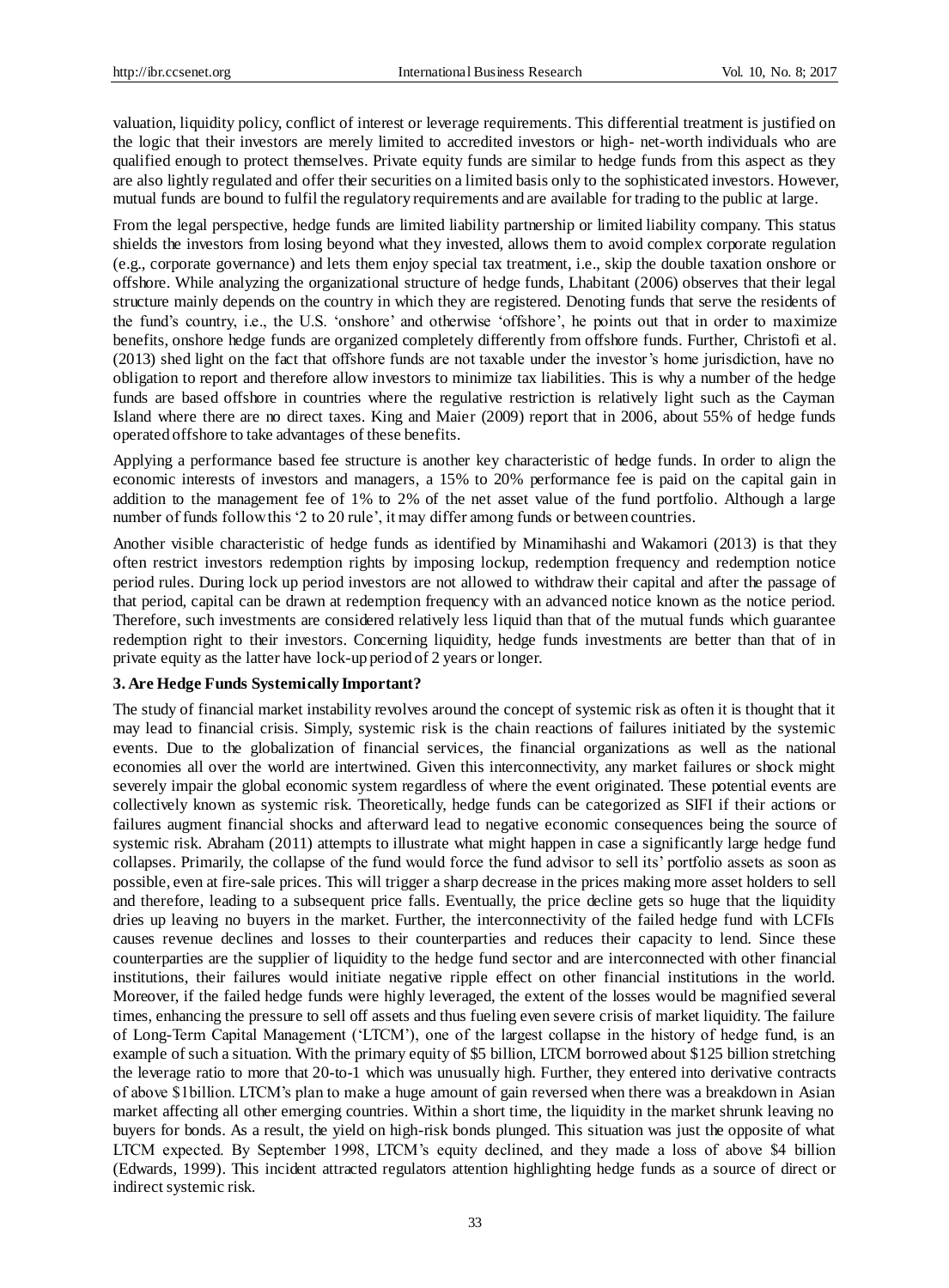Thus, there are several factors that decide to what extent can hedge funds be a reason of systemic externalities. This paper mainly focuses on four factors: size, leverage level, interconnectedness, and herding behaviour, to judge the systemic importance. Nevertheless, it is important to note that due to the voluntary disclosure system there is a lack of reliable public sources of data relating to hedge funds. Measuring its' size is quite tricky because of the non-existence of any clear-cut and universally accepted definition of hedge funds. This shortcoming about the data equally applies in estimating the level of leverage of the industry. However, Danielsson et al. (2005) argue that, even if information relating to hedge fund leverage were available, it would be of extremely limited value due to the volatility of the assets prices and financial conditions. Hence, considering the biases in the prevailing information and complexities in the measurement of the determinants, this paper is confined only to the review of the existing literature.

## *3.1 Hedge Fund Size*

The argument of hedge fund systemic relevance begins from their rapid growth in size and concentration. To be an SIFI, the size of the hedge fund industry relative to the market has to be sufficiently large. Based on data obtained from academic studies, it is observed that prior to 1990s, the growth in hedge funds' size and the number was overlooked. Nevertheless, since the 1990s, the industry has seen a phenomenal growth. The Hedge Fund Research (2008) reveals that in 1990 there were only 530 funds managing assets worth about \$39 billion which soared up to above 10,000 funds with AUM of \$1.87 trillion in 2007 (Nabilou, 2014). Continuing this rapid growth, as observed by Nabilou (2014), the AUM of hedge fund industry went up from \$2.25 trillion in 2012 to \$2.63 trillion in 2013. A recent study by Preqin (2016) shows that as of November 2015, the size of AUM of this industry stands to nearly \$3.2 trillion increasing nearly by \$178 billion from the previous year AUM. King and Maier (2009) state that, the increasing AUM of the industry represents a compound annual growth of 19 percent. Figure 1. captures the growth of the AUM of hedge fund industry over the last 15 years starting from the year 2000. Indeed, except for the slight dip in 2008 financial crisis, the industry has experienced a continuous growth throughout the period.



Figure 1. Growth of AUM of Hedge Fund Industry during 2000-2014

*Source: Financial Conduct Authority (2015), p-11.*

Further, pointing out the geographical concentration of the funds, Preqin (2016) shows that in 2015 among 6000 fund managers operating the entire sector, about 60% are based in the U.S. whereas only 19% are from Europe and the rest from outside. In addition, it is observed that above \$2 trillion of the assets are managed by the U.S. hedge fund managers, approximately \$685 billion by European managers, and \$198 billion in Asia and rest of the world. (Source: Preqin (2016), p-37).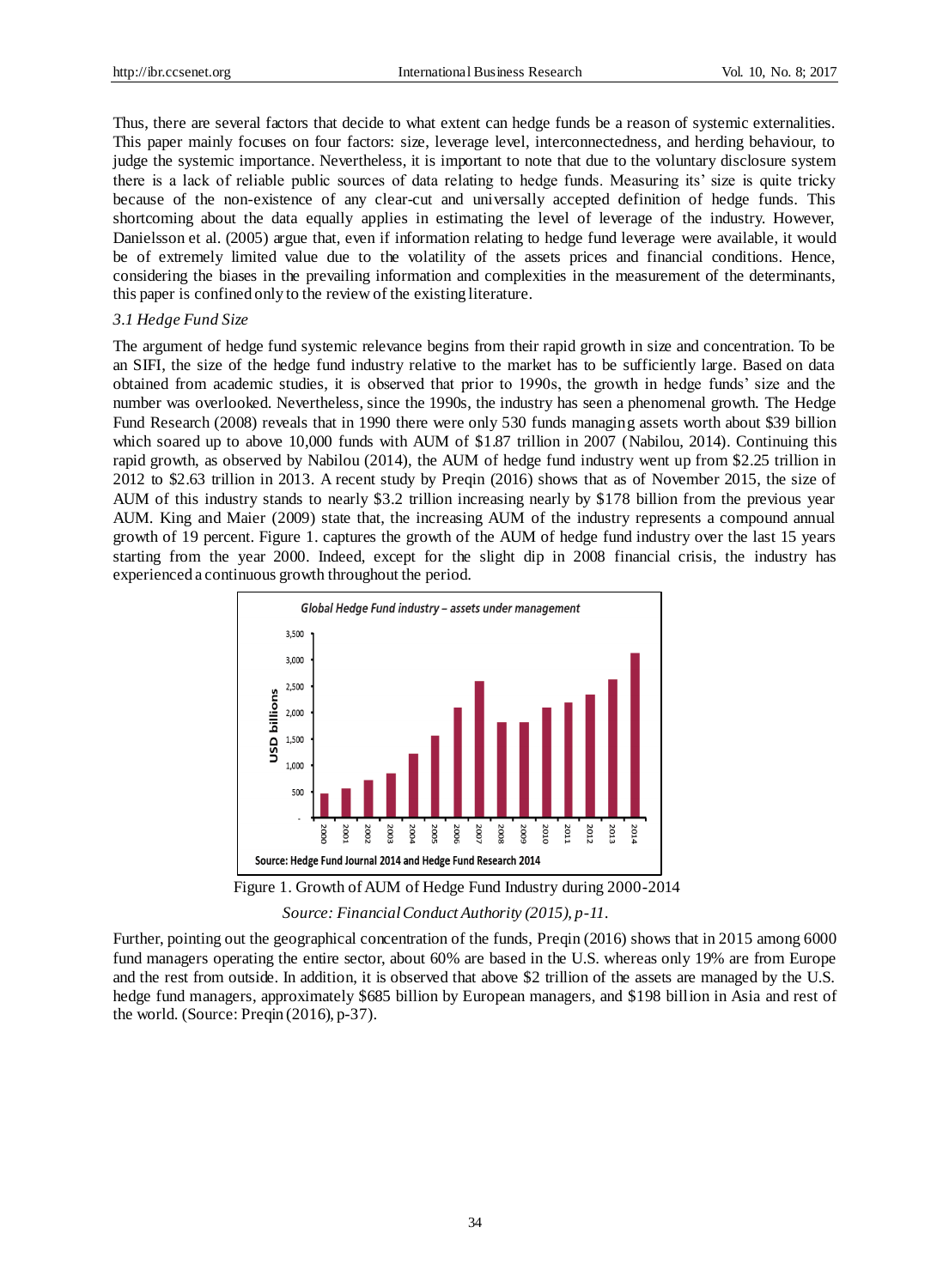

Figure 2. AUM of the hedge fund industry compared with Banks and Mutual Funds

# Source: Nabilou (2014), p-93.

In spite of the explosive growth of the hedge fund industry, they are still far from being systemically significant based on their size when they are compared to the other mainstream financial institutions. Figure 2. compares the size of the AUM of the hedge fund industry worldwide to that of the banking and mutual fund industry. As observed in figure 2., in 2012, the collective AUM of the hedge funds is \$2.25 trillion. On that period, the AUM of the U.S. banks is nearly seven times of that of hedge funds standing at \$14.5 trillion. Moreover, the AUM of the worldwide mutual funds is the highest around \$23.8 trillion which is about twelve times as compared to that of hedge funds. Therefore, based on sizes, hedge funds are unlikely to become systemically important.

# *3.2 Hedge Fund Leverage*

The level of leverage often decides how much such funds are interconnected to LCFIs and whether they fall under the category of SIFI. Nicholas (2000) argues that excessive high leverage by hedge funds enhances the probability of default and may put the financial system at risk or even may lead to crisis. Following the LTCM collapse, such concerns were magnified. In fact, it was reported by Rubin et al. (1999) that one of the major contributing factors to LTCM collapse was the extreme debts by hedge funds. However, King and Maier (2009) argue that leverage by itself does not lead a hedge fund to collapse, but it is a factor that accentuates other risks such as liquidity risk, market risk, and asset risk. When a firm is excessively levered, even a moderate fluctuation in price can force it to liquidate positions to meet margin calls, creating a ripple effect across markets.

There is a presumption that hedge funds are highly levered than its contemporary institutions as they are allowed to raise unlimited leverage. In practice, it is observed that this notion is not true for most of the funds. Since a number of financial market participants such as hedge fund counterparties or prime brokers, investors, managers ae well as regulators are stakeholders of hedge fund's debt, they impose market-based restrictions on its level. This refrain hedge funds from employing excessive leverage. Analysis of empirical data also supports this finding. As per the study by Hennessee Group (2003), from a sample of hedge funds, about 84% use leverage less than 200% of their capital while only 2% of them use more than 500% relative to the capital. Referring to a survey by Bank of England, King and Maier (2009), note that about 20% of hedge funds had no leverage at the end of 2004, and approximately 50% of the sample funds had just less than one times of their equity. Further, observing leverage during the period 2004-2009, Ang et al. (2011) find that compared to that of banks and finance sector, the hedge fund leverage is 'fairly modest'. They also highlight that in the mid-2007 just before the financial crisis, the leverage of regulated investment banks gradually went up whereas that of the hedge funds went down. In fact, after the crisis period, the investment banks' leverage touched highest point whereas the hedge fund's was at the bottom. This has been illustrated in figure 3. in which average gross hedge fund leverage has been compared with the leverage of banks, investment banks, and the finance sector during December 2004 to October 2009.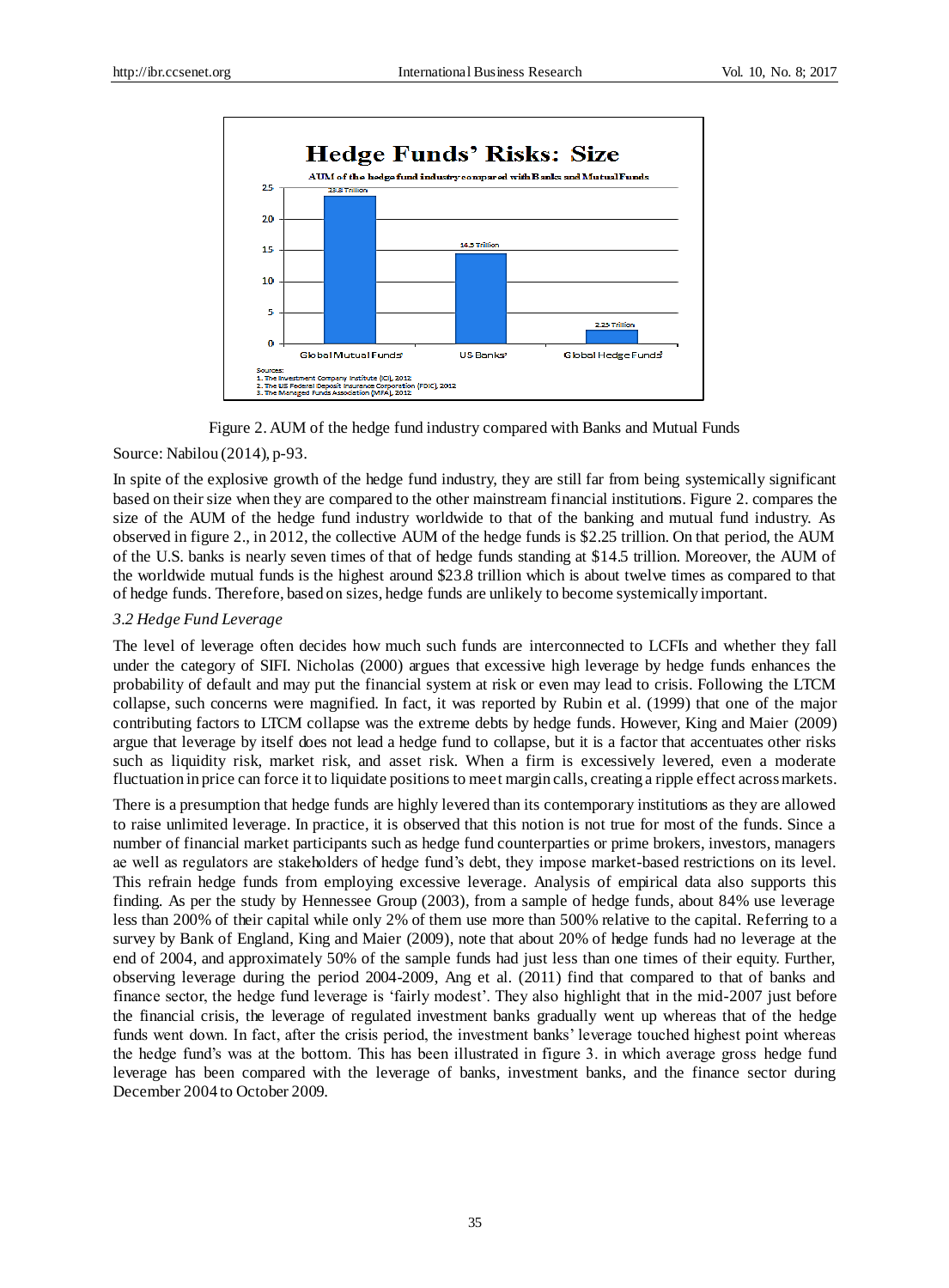

Figure 3. Hedge fund and Financial Sector Leverage (*Source: Ang et al. (2011), p-55*)

It is observed from figure 3. that, gross leverage of hedge funds is around 2.3 until it reaches the peak of 2.6 in the mid-2007. After that, it starts falling and continues the downward trend until March 2009 when it touches the minimum of 1.4. As estimated by Ang et al. (2011) the average gross leverage throughout the study period is 2.1. However, since 2009 hedge funds' leverage is observed to be lower than that of investment banks and banks. One of the potential reasons for such decline is the market discipline or limits imposed by stakeholders on the leverage level of hedge funds. Therefore, empirical evidence proves that the worries regarding the contribution of hedge fund leverage in financial instability is overrated, particularly, in case of small and mid-sized hedge funds, as argued by Danielsson et al. (2005), this factor is unlikely to be systemically significant.

## *3.3 Hedge Fund Interconnectedness*

A number of literature (Danielsson et al., 2005, King and Maier, 2009 and Nabilou, 2014) argue that the reliance of hedge funds on LCFI's and the LCFIs further dependency on hedge funds can act as a significant transmission channel during the crisis period. Here, 'LCFIs' mean the largest global commercial banks and investment banks. As per King and Maier (2009), LCFIs can be connected to the hedge funds at least in three possible ways, i.e., as prime brokers, as trading counterparties, and as the owners or manager of funds. Interestingly, one LCFI can maintain all these roles at a time.

First, prime brokers are the LCFI's offering brokerage services to the hedge funds. They include the investment banks and security firms that help hedge funds manage risk, monitor portfolios, maintain liquidity and build their business. They charge interests or premiums on the loans approved and fees for providing services to hedge funds. Second, LCFIs are the major trading counterparties for hedge funds. That is, hedge funds are active traders in the primary and secondary markets of securities underwritten by LCFIs. Therefore, both of them often go through the similar types of risk and failure on any side can trigger systemic externalities just as occurred by bankruptcy of the Lehman Brothers in 2007. Finally, hedge funds can be directly owned and managed by LCFIs, such as JPMorgan Asset Management or may be obtained indirectly through minority stakes such as Morgan Stanley holds 19% of Lansdowne and Avenue Capital (King and Maier, 2009). Further, many LCFIs sponsor hedge funds that operate under the firm's name such as Bear Stearns. Theoretically, investors of hedge funds are supposed to bear any losses made by the fund. However, as discussed by King and Maier (2009), in reality, if an LCFI sponsors or owns a distressed hedge fund, collapse of that fund may severely damage their reputation or bring about a huge amount of loss on their balance sheet. Considering negative consequences, the LCFI may decide to inject liquidity and rescue the drowning entity. This approach was adopted by Bear Stearns and Goldman Sachs in 2007, among others. Nevertheless, such a situation means that the risk is eventually transferred to the LCFI's balance sheet.

In the opinion of Nabilou and Pacces (2015), collapse on any side of this relationship, either hedge fund or LCFIs might lead to the channeling of shocks throughout the system. However, King and Maier (2009) point out that such risks can be minimized by LCFIs through imposing adequate margin and collateral requirements on hedge funds. This is possible through regulating the counterparties. In the absence of regulation, they may be involved in an extensive competition of enticing hedge funds through favourable conditions.

## *3.4 Hedge Fund Herd Behaviour*

Analysis of empirical studies suggest that although the probability of single hedge fund posing a systemic threat is very little, the overall collective behaviour accompanied by the financial bubbles can potentially be systemic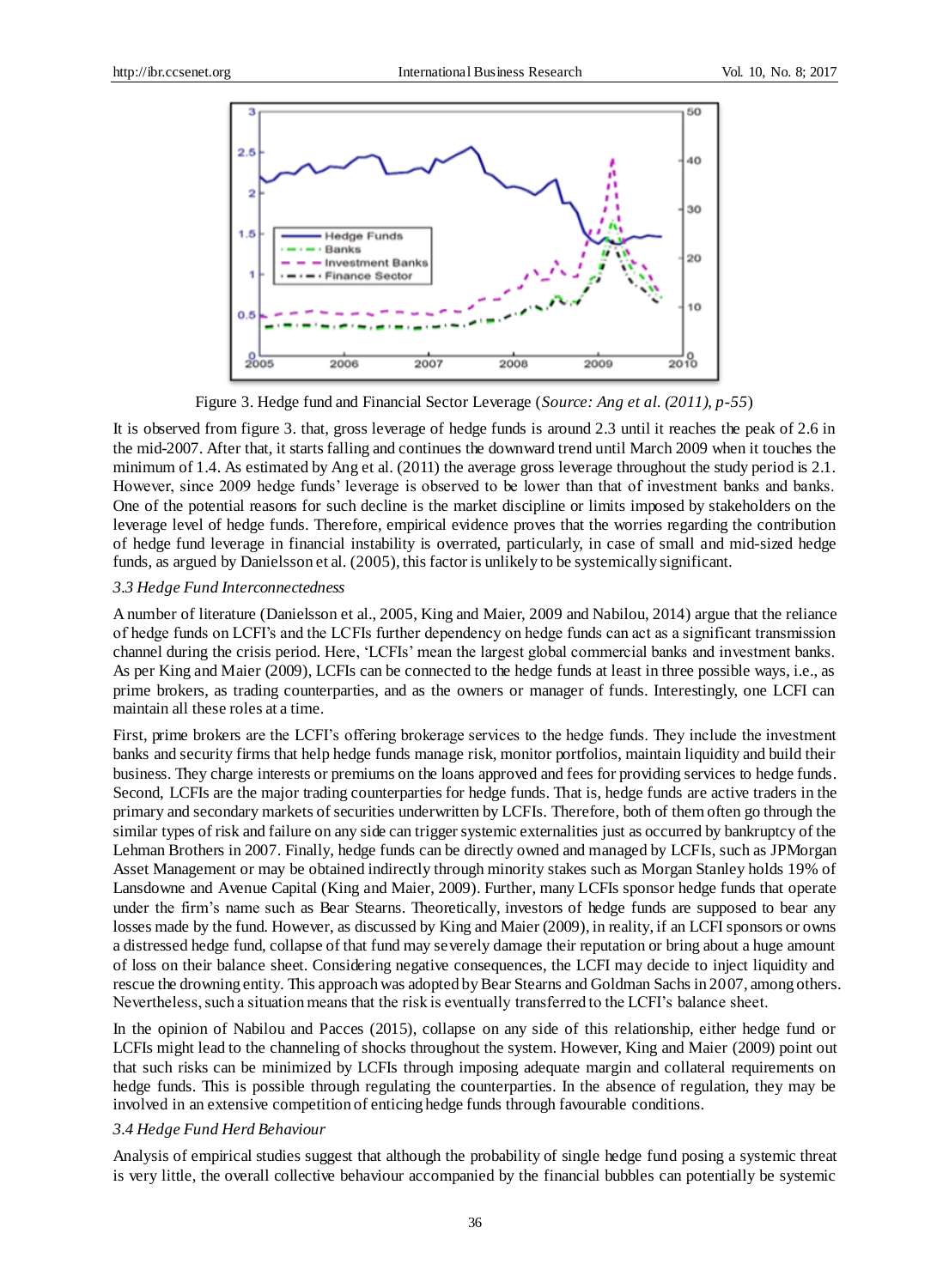and might magnify the potential crisis. Herding occurs when hedge funds mimic other funds even though having their own separate trading strategies. Such behaviour may be due to the reputation of a certain institution, or the belief of a number of fund managers that a particular institution has better discretion in stock selection or holds inside information. Nevertheless, in many cases managers may naturally take similar positions too.

Given the fact that hedge funds can adopt a variety of investment strategies without being restricted by regulatory requirements and are quite opaque in terms of their activities, the possibility of hedge fund herding is unlikely. However, many large funds disclose some of their information to their stakeholders, and there is also the chance of information leakage. Another factor that encourages hedge funds managers to herd as identified by Brown and Goetzmann (2003) is that by mimicking the peer activities they may free-ride on the strategies of other advisors. Particularly during financial downturn, they have more incentive to herd as in case, everybody loses money their poor performance might be excused. Such behaviour can magnify hedge fund contagion leading the risks to spill over to other financial sectors as well as to the real economy. Analysis of literature on hedge fund herding suggests mixed opinion. In this regard, two widely discussed instances are the European Exchange Rate Mechanism (ERM) crisis in 1992, and the Asian currency crisis in 1997. Fung and Hsieh (2000) find clues of herding during the ERM crisis but fails to provide any strong evidence for the Asian currency crisis. In fact, Danielsson et al. (2005) state that during Asian currency crisis, hedge funds played an important role providing liquidity and balancing dislocation of asset prices. Another study by Boyson (2010) suggests that herding behaviour varies among managers based on the levels of their experience. That is, higher the experience of the managers greater the possibility of herding. Further, King and Maier (2009) observe very little evidence of herding during the financial crisis of 2008.

Based on the above discussion, it can be said that there are literatures that find historical evidence of herding by hedge fund managers, but none of them accuse strongly such behaviour to be the only reason of triggering a collapse. However, regulators have already shown concern for this area and plan to incorporate provisions to minimize its' possible impact on the system.

## **4. Regulation of Hedge Funds to Mitigate Systemic Risk: Direct Vs Indirect Approach**

It is important to note that, although the possibility of systemic risk cannot be eradicated, the severity of their contagious effect can be reduced substantially. Hence, the quest for the appropriate regulatory regime for hedge funds must be carried out to settle on a system that has the potential to restrict the transmission of shock originated by hedge fund industry. Various commentators have expressed their opinion regarding the choice of the regulatory approach, but the regulators worldwide have not yet come up with a unique view. Given the hedge fund scandals in the past decade, a number of countries (e.g., Germany) are in the side of direct regulation while the major jurisdictions such as the U.S. and the U.K. supports indirect approach (Ladi, 2008). As per the U.S. policymakers, strengthening market discipline through counterparty financial institutions rather than enforcing direct regulatory intervention would be a more cost-efficient way to mitigate the systemic risk and to prohibit the chain reaction of LTCM-like events. Kim (2014) identifies that one of the reason for this choice by the U.S and the U.K. is the thought that it is the aim of regulation to protect unsophisticated and unaccredited investors, not the qualified ones. Since hedge funds are not publicly available and are only offered to qualified investors, there is no strong logic behind intervening hedge fund operations. Another reason as suggested by Nabilou and Pacces (2015) is that these jurisdictions fear that the stricter domestic rules might make hedge funds shift their business to other markets (also known as regulatory arbitrage) or offshore.

At present, there are more than 10,000 hedge funds around the globe controlling above \$3.2 trillion assets. Yet, examples of failure are very few. Even though some incidents did happen, but, as stated by Kim (2014), they were not big enough to bring about global financial catastrophe. According to Fung and Hsieh (2000), the probability of hedge funds initiating a systemic event is quite low as a major proportion of the losses are directly absorbed by its wealthy investors. The collapse of Amaranth Advisors, LLC in the year 2006, another largest hedge-fund debacle following the LTCM, is a case of such situation. Amaranth Advisors suffered a loss of almost \$6.6 billion (Till, 2007) in less than two weeks due to its highly levered natural gas spread strategy. This amount of loss is almost 1.5 times of that of observed in the LTCM case. But, the destabilizing effect of this event was negligible as it happened in a comparatively small and isolated market (Fung and Hsieh, 2000) and sufficient collateral and margins were held by its counterparties.

The analysis of two biggest hedge fund collapse LTCM and Amaranth show the potential impacts hedge funds have on the financial market. It is important to note that, both of the failures were big, but not as big as to expose the global economy to system-wide breakdown. Sharing the similar thought, Kim (2014) argues that neither of these events provides strong evidence in favour of regulating hedge funds. Instead, they demonstrate market's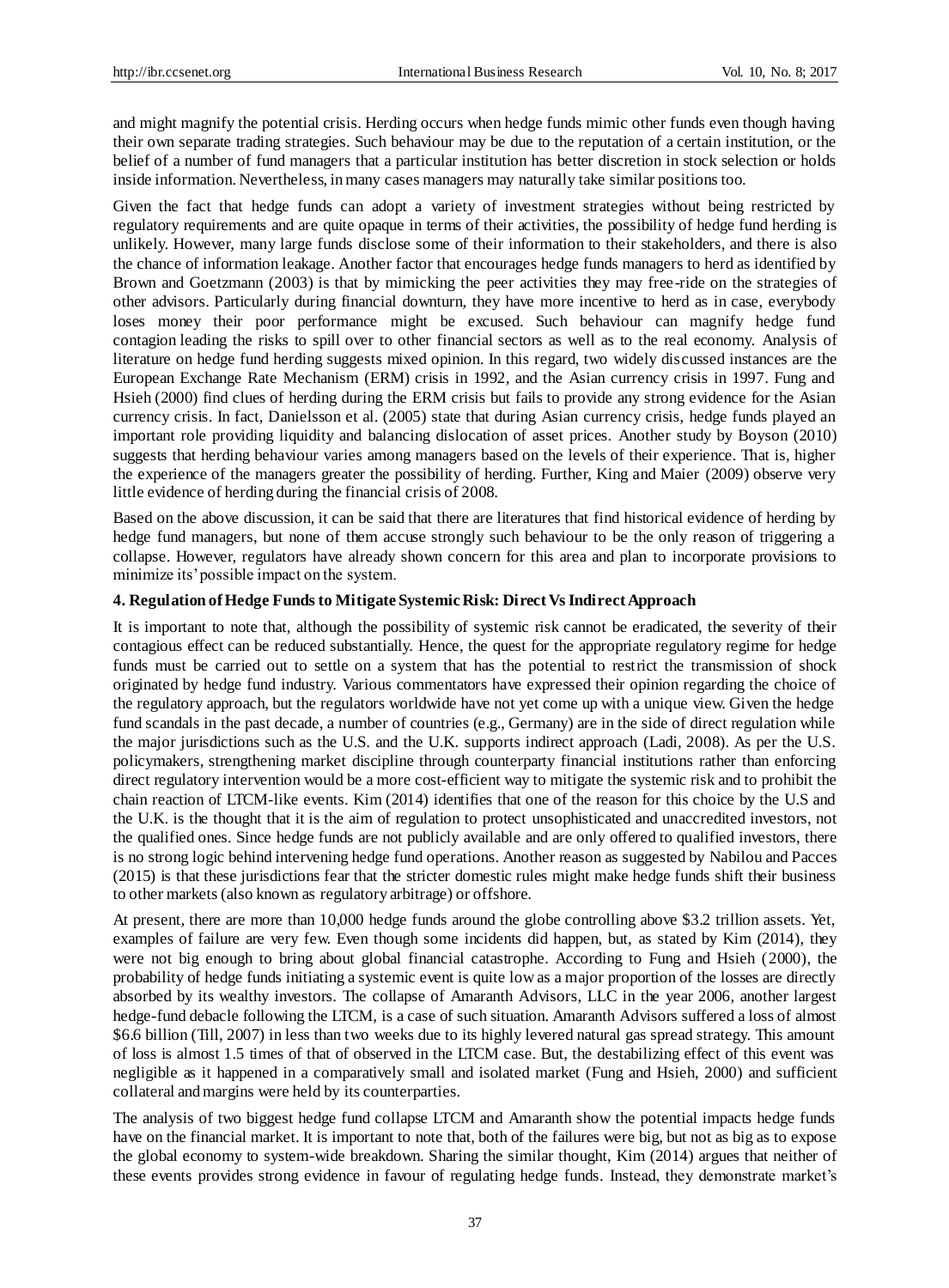ability to self-regulate poorly managed hedge funds and that the hedge funds regulation is unnecessary. He further points out that even if the funds had disclosed their position, it would not prevent the downfall. Thus, Amaranth Advisors is an example that proves that, it is not hedge funds which are needed to be regulated. Rather, it is the counterparties and creditors who directly deals with the funds are required to be regulated.

In the words of Nabilou and Pacces (2015), direct regulation is a rules-based regulatory measure that imposes regulatory requirements directly to the hedge fund's structure, activities, and mechanism. King and Maier (2009) propose a number of measures that can be adopted to regulate hedge funds directly. The first requirement might include mandatory registration of hedge fund managers. Interestingly, after the 2008 crisis, in response to the concerns of market participants, the U.S. included mandatory registration requirement for hedge fund advisers introducing Dodd-Frank Act (2010). However, King and Maier (2009) note that, although such a requirement addresses concerns regarding investor protection, it fails to prevent the systemic threat. Another measure might be requiring more disclosure of hedge fund activities to their prime counterparties to remove transparency deficit. However, this may lead to the creation of free-riding problem. Besides, limitations on the size or the amount of leverage, specific policy for remuneration of advisors and liquidity maintenance, rules and requirements for valuation and so on can also be imposed under this approach.

On the contrary, indirect regulation involves mandating hedge funds counterparties with regulatory obligations by legislative authorities which are finally transmitted to the targeted subject of regulation, i.e., hedge funds. That means this approach uses hedge fund intermediaries such as investors, creditors, and counterparties, most importantly, prime brokers and securities brokers as 'surrogate. For instance, requiring a prime broker who provides loan to the hedge fund to maintain minimum margin requirements or setting an upper limit on leverage ratio falls under the category of indirect regulation. To deal with the problem of interconnectedness with LCFI's, the attachment of Section 619 of the Dodd-Frank Act (2010) restricting the proprietary trading and investment by banking entities on hedge funds, is a practical example of the indirect regulatory approach. Other restrictions that can be implemented on the hedge fund counterparties include their compulsory registration, monitoring of trading relations, restrictions on the qualifications, requirements on capital adequacy, policy for risk management, improved transparency and so on.

From a regulatory perspective, King and Maier (2009) state that it is more feasible to implement indirect approach since the focus is on the financial institutions that are already operating under regulatory supervision. On the other hand, supporting direct regulation Engert (2010) argues that depending merely on self-regulation is not good enough to address the systemic problems. Instead, harmonization of government intervention is better able to achieve this objective. The rest of this section extends this debate on the choice of regulatory approach through the discussion of the consequences of adapting each method.

# *4.1 Unintended Consequences of Direct Regulation*

To illustrate the possible effects of adopting direct intervention, let's assume that a new provision has been imposed that immediately affects the leverage limit hedge funds can utilize. Not being able to undertake desired investment activities, within a short period of time many hedge funds would leave the market. This would create a short-term interruption for hedge fund investors, advisors and counterparties. The long-term impact to the economy would be more serious as the economic values that they offer to the financial market would disappear along with the funds themselves (Abraham, 2011). Analysing the future implications, a number of literature argue against the imposition of direct regulation, such as Nabilou and Pacces (2015), King and Maier (2009), Ladi (2008) and Dardanelli (2011). They point out many unintended consequences of this approach which may lead the system towards more complex situations.

# *4.2 Moral Hazard*

Hedge funds are only available to sophisticated qualified investors who are expected to carry out due diligence while making investments and be able to mandate hedge funds to maintain certain codes of conduct regarding leverage, liquidity and disclosure. However, Danielsson et al. (2005) point out that direct regulation of hedge funds might create an illusion of safety among their investors and counterparties and discourage them to conduct due diligence. This change in the attitude towards risk due to the false sense of protection in response to the regulation of hedge funds is described by Crockett (2007) as 'moral hazard'. Thus, imposition of direct supervision may weaken the alertness of counterparties or may encourage them to take on excessive high risk. Moreover, such regulation also may make investors believe that if trading activities get too complex or hazardous, the regulative authority would warn them. Such a misleading illusion results in a suboptimal investment decision by hedge fund investors and enhances systemic risk instead of reducing it.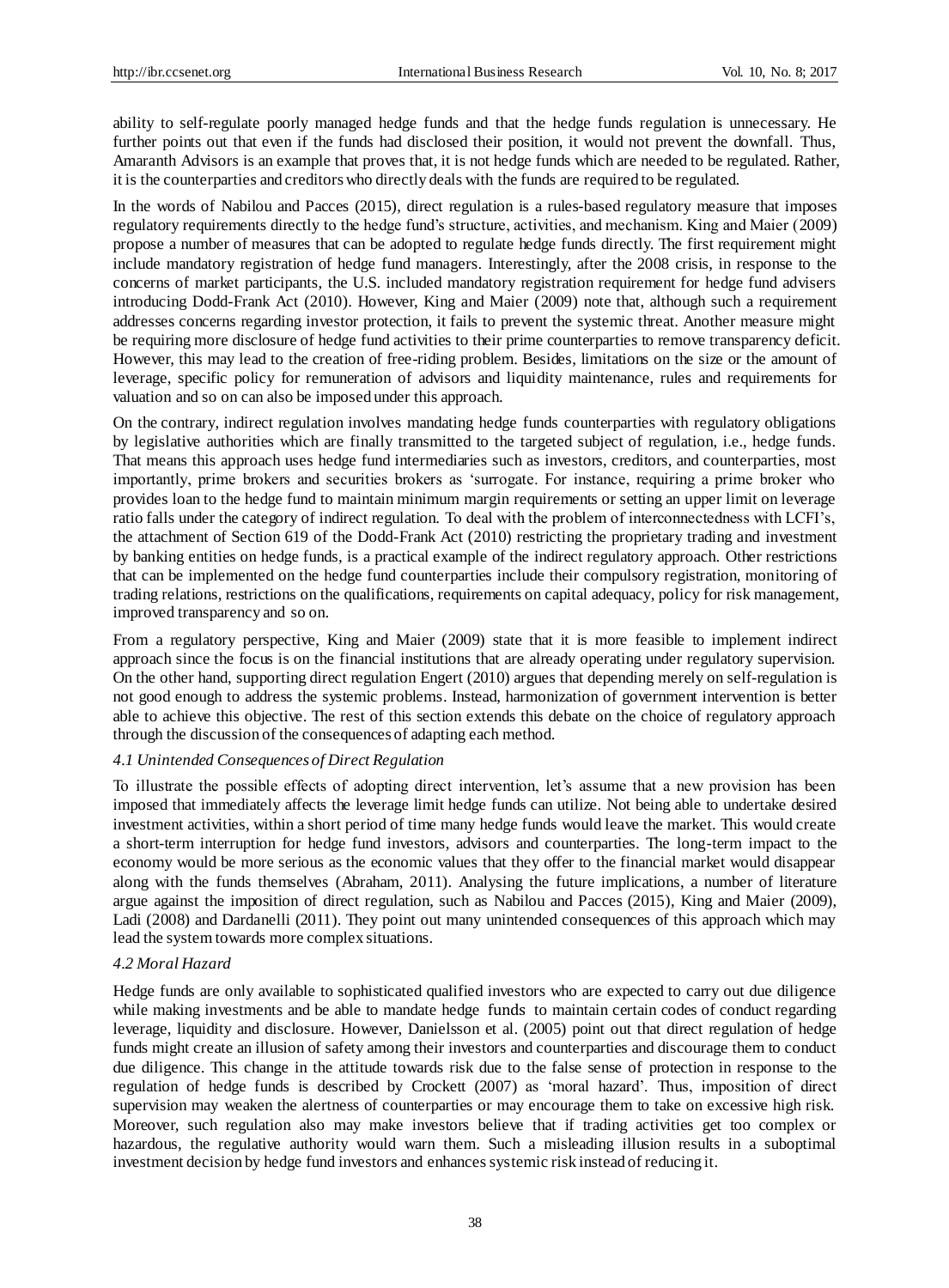# 4.2.1 Free Rider Problem and Liquidity Concern

The imposition of direct regulation, particularly, mandatory disclosure by hedge funds may have a threefold effect. The first shortcoming relates to the creation of free-rider problem. The free riding problem arises when some market participants do not pay for what they take advantage of. As discussed by Nabilou and Pacces (2015), disclosure of private information will allow the competitors of the disclosing firm to access the information and use them for their own sake, although the entire cost is borne by the disclosing firm. This gives rise to free-riding problem which might discourage the hedge funds to publish authentic information in the first place. And, if they are compelled to do so, the extent of the disclosure will often be suboptimal. Second, it may encourage hedge fund managers to engage in herd behaviour and fuel on the possibility of a systemic event. Third, enhanced transparency requirement may make it riskier for the fund managers to bet on the opposite side of the market. Sharing similar view King and Maier (2009) document that reduced contrarian position means reduced supply of liquidity and increased volatility in asset prices which may eventually make the market less stable.

# 4.2.2 Non-applicability of one-size-fits-all Approach

The term hedge fund covers various categories of funds that are heterogeneous in terms of their structures, types or strategies but similar in a way that they exploit certain statutory exemptions. This heterogeneity makes it difficult to implement one-size-fits-all regulation i.e., an almost all-inclusive rule-based requirement for hedge fund industry. The utility of information disclosed by hedge funds mainly depends on what investment activities they undertake or in which strategy they concentrate on. Cole et al. (2007) find that, in practice, many firms are not comfortable with disclosing even at the cost of letting go profitable opportunities or getting favourable borrowing terms. For instance, a hedge fund that has invested a huge amount in short position might put itself in a serious situation just by revealing its position. Another problem of regulation identified by Nabilou and Pacces (2015) is the disproportionate division of cost for following the regulation. Such as, smaller hedge funds will bear higher costs to abide by the requirements than larger funds as larger funds have the advantage of economies of scale.

# 4.2.3 Limiting the Benefits Hedge Funds Offer

Another objection that arises against direct regulation is that it may limit the benefits hedge funds actually offer to the financial market. Their ability to raise unlimited leverage allow them to take an offsetting position in distressed markets and therefore abate and ease the impact of losses on the asset values. Nevertheless, the imposition of leverage restriction on them might weaken this beneficial contribution to the financial market stability. Further, Zingales (2009) suggests that disclosing confidential proprietary information may reduce its capacity to eliminate security mispricing or inefficiency in the market as well.

# *4.3 Is Indirect Regulation More Feasible?*

Pointing out at the deficiencies of direct regulation, commentators shed light on the fact that indirect regulation of hedge funds is better placed to achieve the factors required to guard against financial instability. This approach may help regulators address their prime concern in regulating hedge funds, i.e., to strike a balance between market stability and investor protection.

# 4.3.1 No Moral Hazard and Less Herding

Indirect regulation is less likely to generate moral hazard. This is because, mandating hedge fund counterparties and investors is a reminder of the fact that the investors themselves are in charge of hedge fund discipline, instead of any government agency. This will prohibit the development of any false illusion or misperception in the market and motivate the counterparties to carry out due diligence with utmost care. Further, limited disclosure of proprietary information by hedge funds will minimize the possibility of herding behaviour by hedge fund managers.

# 4.3.2 Uses Counterparties as Surrogate Regulators and Relies on Existing Institutional Setting

One of the distinguishing features of indirect approach is the delegation of regulatory responsibility to the surrogate regulators. Using counterparties as surrogate is effective from a number of perspectives. First, hedge fund counterparties are qualified, well-empowered and wealthy prime brokers. They are larger than the hedge funds both in terms of the number of counterparties and activities in the market. They have the authority to impose conditions on lending and restrict hedge funds from undertaking excessive risky activities with the amount approved. Further, Engert (2010) argues that the high concentration of prime brokerage industry to a few large brokers aids the collective supervision of hedge funds to make sure that the conditions imposed are observed properly. Second, investors in hedge funds are in fact equity holders and will lose their amount if the fund fails. Due to this risk exposure, they are motivated enough to oversee the hedge funds operations, activities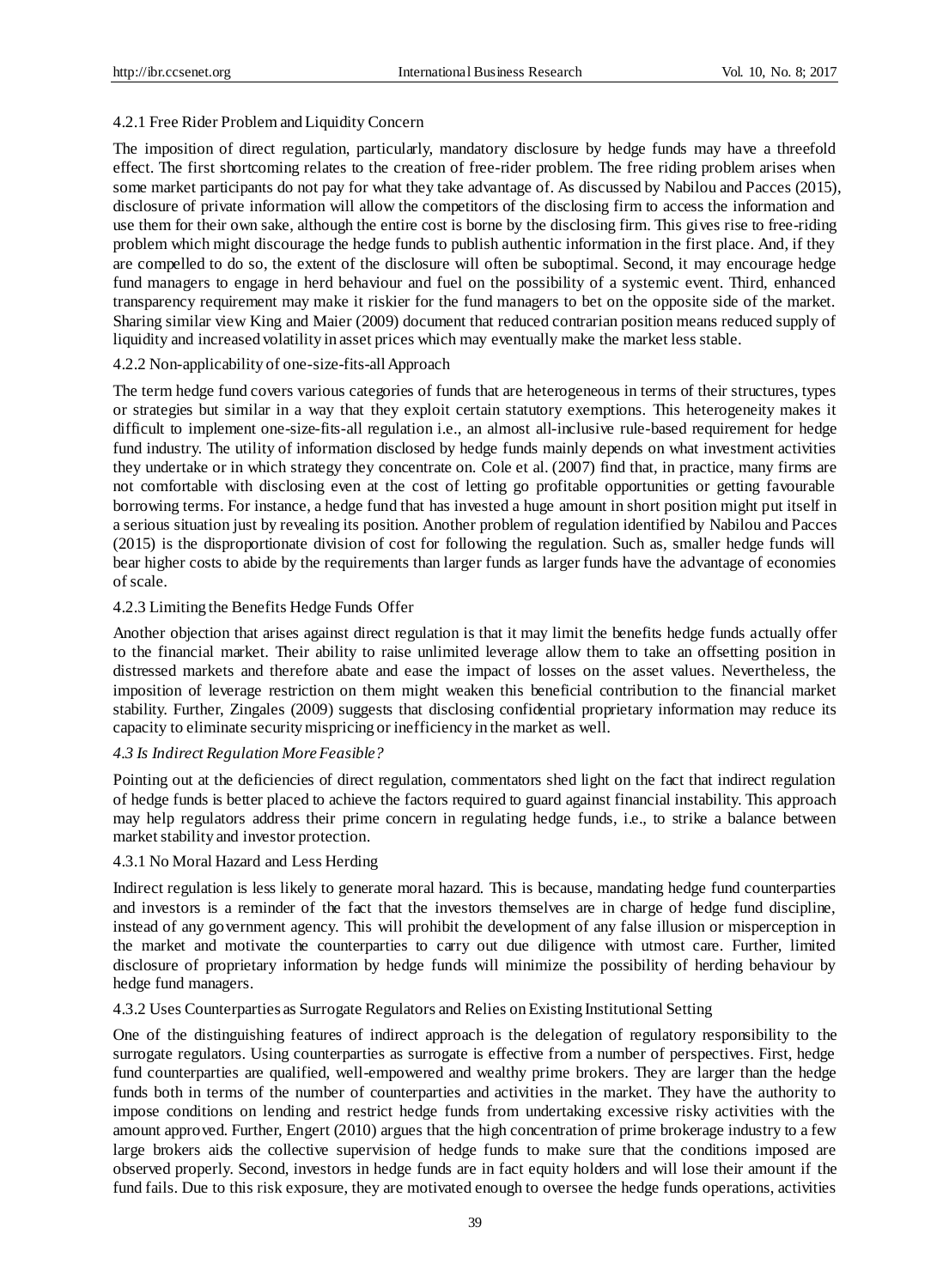and positions. Therefore, the funds are structured in a way to motivate private monitoring by the related market participants. Third, hedge funds do not allow investors to redeem their investment as and when they want. As indicated by Minamihashi and Wakamori (2013), there are lock-ups, holding period or gates restricting investors to exit. Such a commitment automatically creates loyalty among investors' which encourages them to closely monitor the fund activities.

Hence, the presence of such self-motivated and qualified counterparties facilitates the effective implementation of hedge fund regulation. Moreover, another positive side of such approach as discussed by King and Maier (2009) is that it depends on the existing institutional settings and involves the use of financial entities majority of which are already under the supervision of national or international regulatory bodies.

## 4.3.3 Decentralization of Rules, Increased Flexibility and Efficiency

The application and enforcement of indirect regulation would result in more decentralization of regulative functions, allow more flexibility on the part of counterparties and ensure efficient allocation of credit. These benefits have simply been illustrated through an example by Nabilou and Pacces (2015). Suppose, in order to control the leverage level of hedge funds, instead of directly putting a limit on them, leverage restrictions have been imposed on prime brokers. Since prime brokers are the main source of borrowing by hedge funds, decentralization of regulative functions would give them more authority and flexibility to impose stricter standards or margin requirements prior to approving loans. In turn, many hedge funds may choose to go to the other financial institutions, such as banks who are assumed to be more professional when it comes to handling borrowers. Thus, the entire framework will promote discretion in the approval of loans, flexibility in the supervision of funds and efficiency of the allocation of credit.

## 4.3.4 Less Costly and More Feasible

Some other concerns regarding the imposition of new regulation include deciding who is responsible for bearing the additional cost of compliance or whether the benefits exceed the costs incurred and if there is any possibility of free riding. Nabilou and Pacces (2015) argue that the prime brokers are in best position to afford the additional costs considering their existing institutional infrastructures such as compliance offices to handle the regulatory functions and the economies of scale they enjoy for the relative bigger size. On the contrary, for hedge funds, the cost of regulatory compliance may exceed the benefits due to their relatively small size and the possibility of free riding.

## *4.4 Shortcomings of Indirect Regulation*

The arguments presented in the previous parts of this essay demonstrate that the contribution of indirect regulation to mitigate systemic risk significantly exceed the contribution offered by direct regulation. However, mere focus on benefits of indirect regulation may make us develop a biased point of view. Hence, the next part of this paper highlights some of the potential shortcomings of adopting indirect approach by the regulators.

# 4.4.1 Exposure to Multiple Prime Brokers and Free Riding

In this world of globalization, in order to take operational and risk management advantages, the hedge funds have diversified their engagements both domestically and internationally. This makes it difficult for a single broker to keep track of all activities its hedge fund clients are involved in. As a result, ongoing monitoring of hedge fund strategies and raising objections whenever any irregularity occurs by counterparties is no longer possible. King and Maier (2009) supporting this argument state that this increasing involvement with diverse prime brokers and diminishing observation of hedge fund operations hamper continuous monitoring and undermine the arguments in support of indirect regulation. Further, Nabilou and Pacces (2015) argue that carrying out the due diligence process involves high cost but the benefits are non-deductible, and therefore, it may create a tendency of free-riding among prime brokers. An increasing trend of free-riding may result in an overall inefficient discipline in the market leading to further bigger problems. Nevertheless, Nabilou and Pacces (2015) further point out that, instead of ruling out the enforcement of indirect approach on account of inadequate monitoring by prime brokers, regulators must focus on how counterparties can be better motivated to perform their fiduciary duties in an appropriate manner.

## 4.4.2 Enhanced Ineffectiveness due to Intense Competition among Prime Brokers

Another objection raised by commentators (e.g., King and Maier, 2009) with regard to indirect regulation is that there is a high possibility that such an approach would trigger an excessive competition among prime brokers to attract large size hedge funds. Since the hedge fund industry is dominated by a few major funds and bigger fund size means higher returns by the prime brokers, they might end up loosening lending conditions, reducing margin requirements or providing more favourable terms to attract valuable hedge fund clients. Further, this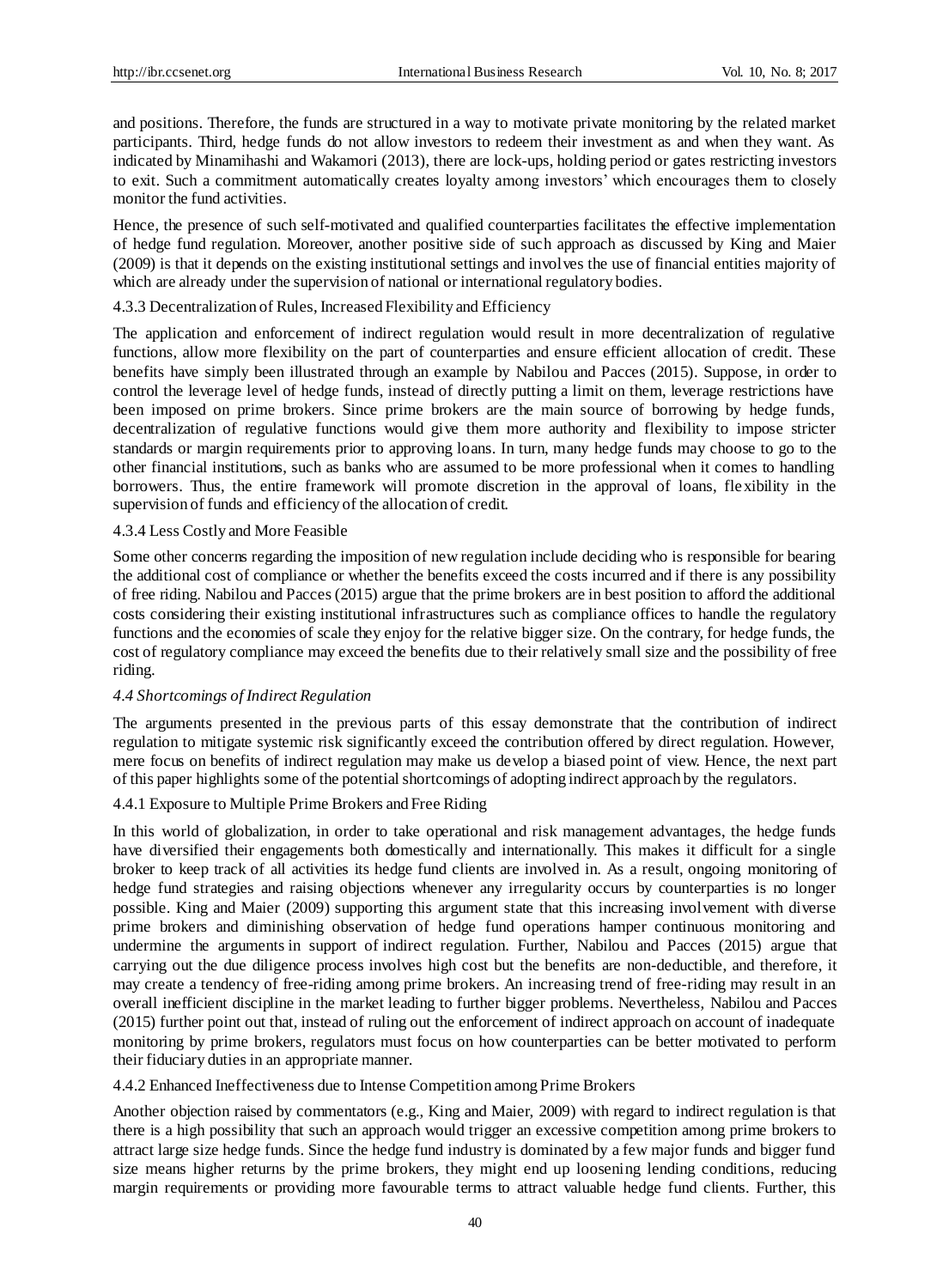competitive spirit among prime brokers will set hedge funds in a position to bargain. Through negotiation, they can turn the terms of the contract in their favour for their own interest, which may be against the interest of the system. Relaxing the terms of collateral, borrowing or margin enhances the risk exposure of prime brokers and makes the market more vulnerable to any shock. However, this competitive pressure may lead to positive consequences too. Enhanced competition among prime brokers may improve their monitoring mechanism and help them develop the accountability of hedge funds.

#### 4.4.3 Collateral Re-pledging and Its Effects

In case of hedge funds and prime brokers, re-pledging occurs when prime brokers reuse the collateral, posted by hedge funds against the amount they have borrowed, in other transactions with other financial institutions entirely independent of the original transaction. Although financial intermediaries consider re-pledging to be a low-cost source of financing, it has high potential to create systemic externalities. The global financial crisis of 2008 originated from withdrawals of collateral by investment banks is a real-life example that makes us realize how far reaching the impact of re-pledging can be. According to Nabilou and Pacces (2015), empowering counterparties to regulate hedge funds may create a conflict of interests for the prime brokers. There is high chance that the option to reuse of collateral will motivate the prime brokers to relax the conditions imposed to attract more hedge funds. Thus, indirect approach has the potentiality to create a conflict between the regulative function and profit making objective of prime brokers. This will expose the entire market to a systemic threat. However, after 2008 crisis, the provision of re-pledging has been revised and should not be a major concern for regulators.

#### **5. Conclusion**

This paper starts with an analysis of the systemic importance of the hedge fund industry and moves towards the debate regarding the choice of regulatory approach that has the best potential to alleviate the threat that the industry poses to the economy. In order to assess the extent to which hedge funds are systemically important and able to magnify the financial instability, four criteria's, i.e., size, leverage, interconnectivity and herding behavior have been taken as the key determinant of SIFI and are studied to judge their relevance. The empirical evidence fails to strongly support the concern that the increasing size, leverage, interconnectedness and herding of hedge funds might create severe systemic externalities. Thereafter, the paper analyses the consequences of adapting direct and indirect regulatory approaches and suggests that the counterparties and creditors are in a better place to mitigate the risk. It is argued that direct intervention may severely restrict the growth of the industry, or may make them shift the business to another market or offshore. There is also a high chance that this approach will create the problem of moral hazard or free-riding and lead the industry towards further complexity and opaqueness. Instead, regulators should consider the enforcement of regulation through closer scrutiny of intermediaries and let the industry regulate itself. This suggestion has been made looking at the relative effectiveness of the indirect approach. This approach not only allows hedge fund industry to remain free flowing but also is cost efficient and flexible. It is easier to implement as it uses the existing regulatory infrastructure to monitor and provides more incentive to the third party to keep an eye on hedge fund activities. Nevertheless, there are counterarguments on indirect approach as well. There is fear of triggering intensive competition to lure dominating funds by relaxing regulatory standards or the concern that the engagement of hedge funds with multiple counterparties will make it difficult to monitor their strategies completely. Therefore, even though this paper recommends the adoption of the indirect approach, it also points out the fact that this is not sufficient to deal with the systemic risk. However, objections on the effectiveness of this regulation do not imply that the direct intervention is the best choice. Rather, it means that there are some areas on which regulators must work on prior to considering the adoption of the indirect regulation. Further, there are arguments in support of the harmonization of both approaches as well. In fact, in 2010, the U.S. adopted the Dodd-Frank Act (2010) which actually combines both direct and indirect regulatory approaches to ensure the safety of the investors along with the functioning of the industry with the minimum potential to accelerate any systemic externality.

## **References**

Abraham, S. H. (2011). *Hedge Funds and Systemic Risk: A Modest Proposal.* Doctoral dissertation. University of Toronto. Retrieved from

https://tspace.library.utoronto.ca/bitstream/1807/30070/1/Abraham\_Shalomi\_H\_201111\_LLM\_thesis.pdf

- Ang, A., Gorovyy, S., & Van Inwegen, G. B. (2011). Hedge fund leverage. *Journal of Financial Economics, 102*(1), 102-126. https://doi.org/10.1016/j.jfineco.2011.02.020
- Boyson, N. M. (2010). Implicit incentives and reputational herding by hedge fund managers*. Journal of Empirical Finance*, *17*(3), 283-299. https://doi.org/10.1016/j.jempfin.2009.10.005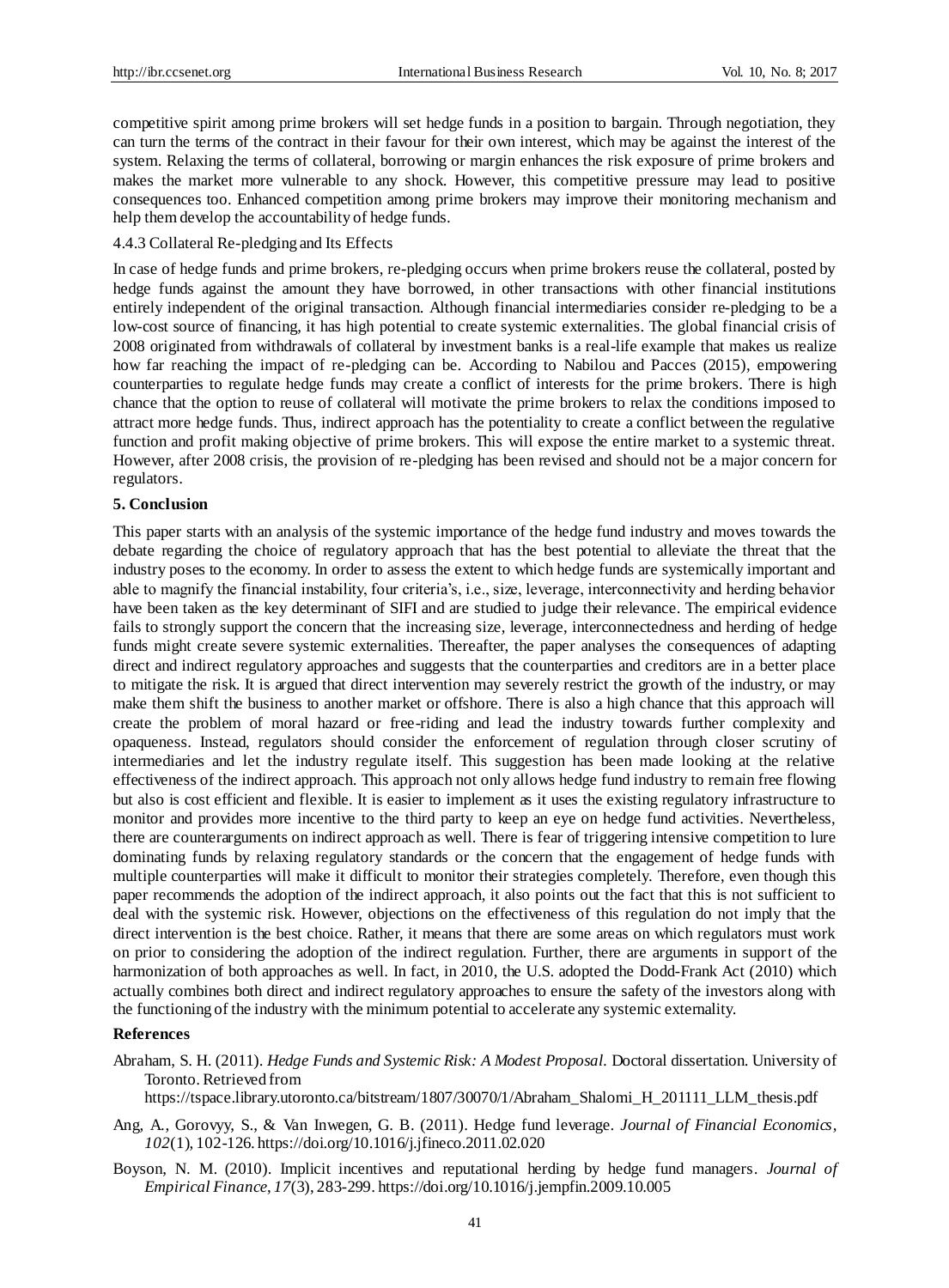- Brown, S. J., & Goetzmann, W. N. (2003). Hedge Funds with Style. *Journal of Portfolio Management, 29*(2), 101-112. https://doi.org/10.3905/jpm.2003.319877
- Christofi, A. C., Harris, P., Kallianotis, I., Malindretos, J., & Scoullis, M. (2013). Overview and Regulation of Hedge Funds. *Corporate Finance Review, 17*(5), 24.
- Cole, R. T., Feldberg, G., & Lynch, D. (2007). Hedge funds, credit risk transfer and financial stability. *Banque de France Financial Stability Review, 10*, 7-17.Retrieved from https://publications.banque-france.fr/sites/default/files/medias/documents/financial-stability-review-10\_200 7-04.pdf#page=7
- Crockett, A. (2007). The evolution and regulation of hedge funds. *Financial Stability Review–Special Issue on Hedge Funds, 10*, 19-28.Retrieved from https://publications.banque-france.fr/sites/default/files/media/2016/12/07/revue-de-stabilite-financiere\_10\_2 007-04.pdf#page=19
- Danielsson, J., Taylor, A., & Zigrand, J. P. (2005). Highwaymen or heroes: Should hedge funds be regulated?: A survey. *Journal of Financial Stability, 1*(4), 522-543. https://doi.org/10.1016/j.jfs.2005.09.003
- Dardanelli, G. T. (2011). Direct or Indirect Regulation of Hedge Funds: A European Dilemma*. European Journal of Risk Regulation, 2*(4), 463-480. https://doi.org/10.1017/S1867299X00001549
- Dixon, L., Clancy, N., & Kumar, K. B. (2012). *Hedge funds and systemic risk*. Santa Monica: Rand Corporation. Retrieved from

http://www.rand.org/content/dam/rand/pubs/monographs/2012/RAND\_MG1236.pdf

- Edwards, F. R. (1999). Hedge funds and the collapse of long-term capital management. *Journal of Economic Perspectives, 13*, 189-210. https://doi.org/10.1257/jep.13.2.189
- Engert, A. (2010). Transnational hedge fund regulation. *European Business Organization Law Review, 11*(3), 329-378. https://doi.org/10.1017/S1566752910300036
- Fung, W., & Hsieh, D. A. (2000). Measuring the market impact of hedge funds. *Journal of Empirical Finance, 7*(1), 1-36. https://doi.org/10.1016/S0927-5398(00)00005-0
- Haight, R. (2014). Community of Support: Moving Toward Indirect Regulation of the Hedge Fund Industry. *John Marshall Global Markets Law Journal, 3*(1), 1-26. Retrieved from http://repository.jmls.edu/cgi/viewcontent.cgi?article=1000&context=globalmarkets
- Hedge fund research database. (2008) Available at: https://www.hedgefundresearch.com/hfr-industry-reports (Accessed: 18 August 2017)
- Hennessee Group. (2003). *Comments of Hennessee Group LLC—for the U.S. Securities and Exchange Commission Roundtable on Hedge Funds*. Retrieved from https://www.sec.gov/spotlight/hedgefunds/hedge-gradante.pdf
- Kim, E. J. (2014). *Rethinking Hedge Fund Regulation: Focusing on the US, the UK, and Korea.* Doctoral Dissertations. Indiana University School of Law Bloomington. Retrieved from http://www.repository.law.indiana.edu/cgi/viewcontent.cgi?article=1002&context=etd
- King, M. R., & Maier, P. (2009)*.* Hedge funds and financial stability: Regulating prime brokers will mitigate systemic risks. *Journal of Financial stability, 5*(3), 283-297. https://doi.org/10.1016/j.jfs.2009.02.002
- Ladi, L. (2008). Hedge Funds: The Case Against Increased Global Regulation in Light of the Subprime Mortgage Crisis. *Brigham Young University International Law & Management Review, 5*(1), 99-136. Retrieved from http://digitalcommons.law.byu.edu/cgi/viewcontent.cgi?article=1055&context=ilmr
- Lhabitant, Francois-Serge. (2006). *Handbook of Hedge Funds.* West Sussex, England: John Wiley & Sons, Ltd.
- Minamihashi, N., & Wakamori, N. (2013). *Would Hedge Fund Regulation Decrease Systemic Risk? Evidence from a Structural Demand Estimation*. Retrieved from http://www.webmeets.com/files/papers/earie/2013/524/HF\_20130315M.pdf
- Nabilou, H. (2014). *The Law and Economics of Hedge Fund Regulation: A Comparison between the US and the EU*. Doctoral dissertation. University of Bologna. Retrieved from http://amsdottorato.unibo.it/6693/1/Nabilou\_Hossein\_tesi.pdf
- Nabilou, H., & Pacces, A. M. (2015). *T*he Hedge Fund Regulation Dilemma: Direct vs. Indirect Regulation. *William & Mary Business Law Review, 6*(1), 183-236. Retrieved from